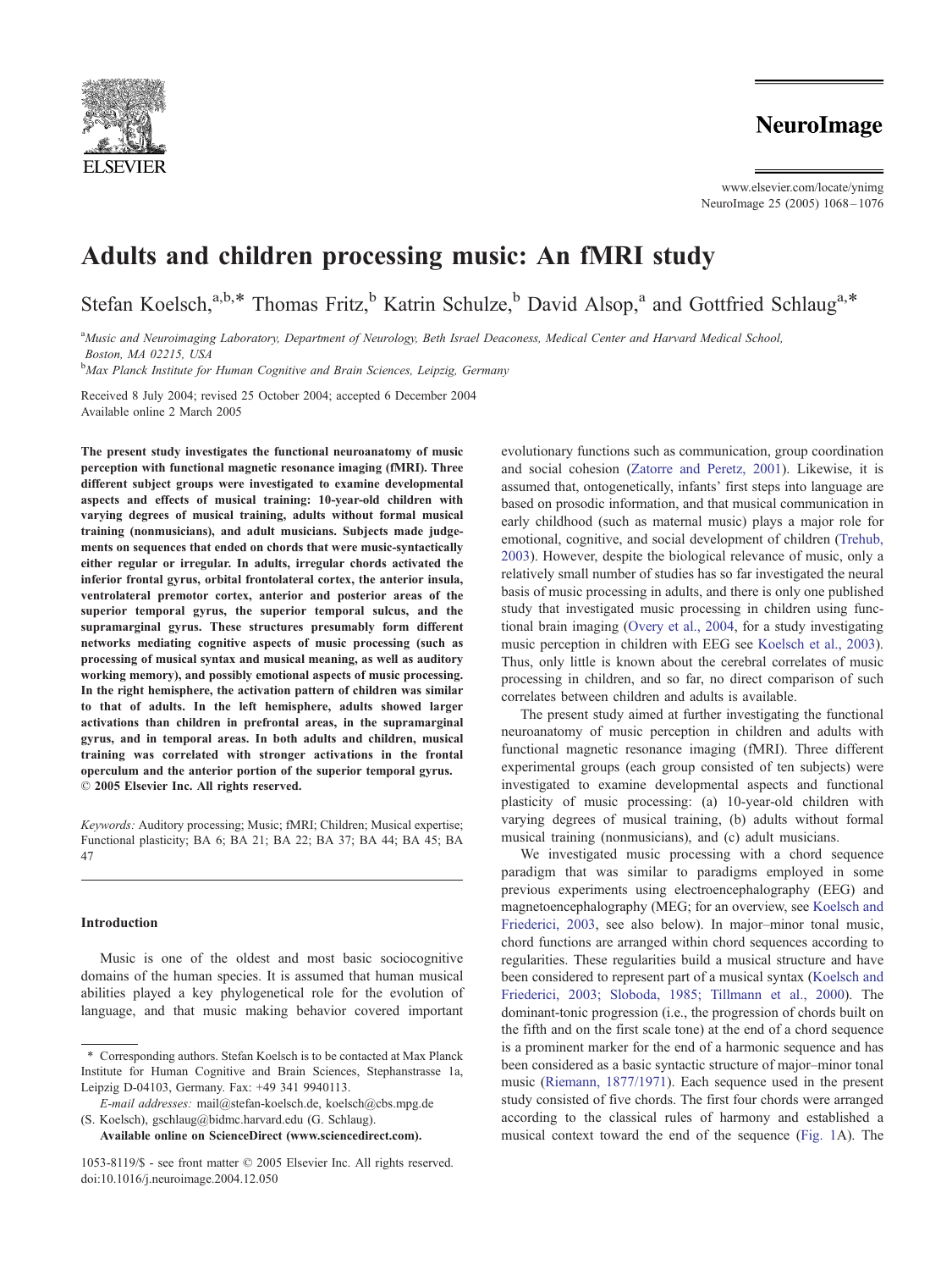<span id="page-1-0"></span>fourth chord of all sequences was a dominant seventh chord, which induced a strong expectancy for a tonic chord at the fifth position of a sequence ([Bharucha and Stoeckig, 1986; Bigand et al., 1999;](#page-7-0) Krumhansl and Kessler, 1982). Seventy percent of the chord sequences fulfilled this expectancy and ended on a dominant-tonic progression. That is, they ended with the harmonic structure that appropriately marked the end of the harmonic progression after the presentation of the dominant seventh chord. In contrast, 30% of the sequences ended on a deceptive cadence, in which the dominant was not succeeded by a regular tonic, but by an irregular subdominant variation (a so-called Neapolitan sixth chord, see Methods; deceptive cadences and Neapolitan sixth chords are prominent stylistic elements of major–minor tonal music). Thus, the latter sequence type violated the expectancy of a regular musical structure.

Based on previous studies using similar chord sequence paradigms ([Koelsch et al., 2002a; Maess et al., 2001; Tillmann](#page-7-0) et al., 2003), we expected that the musical irregularities would activate inferior frontolateral cortex, supratemporal cortex (both anterior and posterior STG), as well as the superior temporal sulcus (STS); activations were expected to be present in both hemispheres, with right-hemispheric weighting. In a previous study investigating music processing in children using EEG ([Koelsch et](#page-7-0) al., 2003), children showed similar electrophysiological correlates of music processing as adults. Thus, we expected that similar anatomical structures would be activated in children compared to adults. With respect to effects of musical expertise on music processing in adults, a previous EEG study indicated that musicians react more sensitively to music-syntactic irregularities than nonmusicians ([Koelsch et al., 2002b,](#page-7-0) in this study, irregular chords elicited a larger early right anterior negativity in musicians). Because previous studies suggest that neural correlates of musicsyntactic processing are at least partly localized in the inferior frontolateral cortex (inferior pars opercularis, [Maess et al., 2001\)](#page-7-0) and in the anterior portion of the STG ([Koelsch and Friederici,](#page-7-0) 2003), we expected differences in activation in these regions between musicians and nonmusicians.



Fig. 1. (A) Examples of stimuli: chord sequence ending on a regular tonic chord (left), and on an irregular Neapolitan sixth chord (right, the Neapolitan chord is indicated by the arrow). In the experiment, 72 different chord sequences were presented in all 12 major keys. (B) Experimental design: the rectangles indicate mini-blocks, each comprising three chord sequences (resulting in a duration of 12 s per mini-block). White rectangles indicate mini-blocks with sequences ending on (regular) tonic chords, grey rectangles indicate mini-blocks with sequences ending on (irregular) Neapolitan chords. Vertical lines indicate scans (TR: 6 s, clustered volume acquisition).

In contrast to a previous fMRI study with a similar experimental design ([Koelsch et al., 2002a\)](#page-7-0), the present study has the advantage that (1) fMRI scanning covered the whole brain, (2) less frequent acquisitions were used (so that the musical stimulus was mostly presented during the silence period between two scans), (3) both adults and children were measured, (4) subjects with and without formal musical training were measured, and (5) Neapolitan chords were used as music-structural irregularities, enabling us to relate the present study to previous studies that employed a very similar musical stimulus using EEG ([Koelsch et al., 2000, 2001,](#page-7-0) 2002b,c, 2003) and MEG ([Maess et al., 2001\)](#page-7-0).

# Methods

## Subjects

Three groups of subjects were investigated. Each group consisted of 10 participants (5 males and 5 females): (a) nonmusicians (age range 20–36 years, mean 25.6 years), none of them had any formal musical training (except normal school education), and none of them played a musical instrument; (b) musicians (age range 21–34 years, mean 26.8 years), who had learned an instrument for 4–18 years (mean: 9.4 years); (c) children (age range 9.5–10.9 years, mean 10.2 years). Three children did not play any musical instrument, four children had played an instrument for less than 1 year, and three children had played an instrument for more than 1 year (2, 4, and 8 years). Children were categorized into three groups (children with no, medium, and extensive musical training) to conduct a regression analysis between the activation pattern and musical training. All subjects were right-handed and reported to have normal hearing.

# Stimuli

Stimuli were 72 chord sequences, each consisting of five chords (see Fig. 1A for two examples). The first chord was always the tonic of the following sequence. Chords at the second position were tonic, mediant, or subdominant. Chords at the third position were subdominant, dominant, or dominant six–four chords. Chords at the fourth position were dominant seventh chords. The chord at the fifth position was either a tonic (regular) or a Neapolitan chord (irregular, a Neapolitan is a minor subdominant with a diminished sixth instead of a fifth). Classically, Neapolitan chords are sixth chords, but for a proper comparison between Neapolitans and tonics, both tonic and Neapolitan chords were presented equiprobably in root position and as sixth chords. Chord sequences were presented with different melodic outlines (e.g., starting with the third, the fifth, or the octave in the top voice). Presentation time of chords 1–4 was 666.7 ms, chord 5 had a duration of 1333.2 ms, resulting in a total duration of 4000 ms per sequence. All chords had the same decay of loudness, sequences were played in direct succession, creating the sensation of a musical piece (there was no silence period between chords or chord sequences, sound examples can be downloaded from [www.stefan-koelsch.de/]( http:www.stefan-koelsch.de ) fMRI\_AdultsAndKids). Chords were presented under computerized control via MIDI on a synthesizer (ROLAND JV 1010; Roland Corporation, Hamamatsu, Japan) with a piano timbre (General MIDI #1). The musical stimulus was played with approximately 75 dB SPL using an MRI compatible headphone with piezo-electric transmission.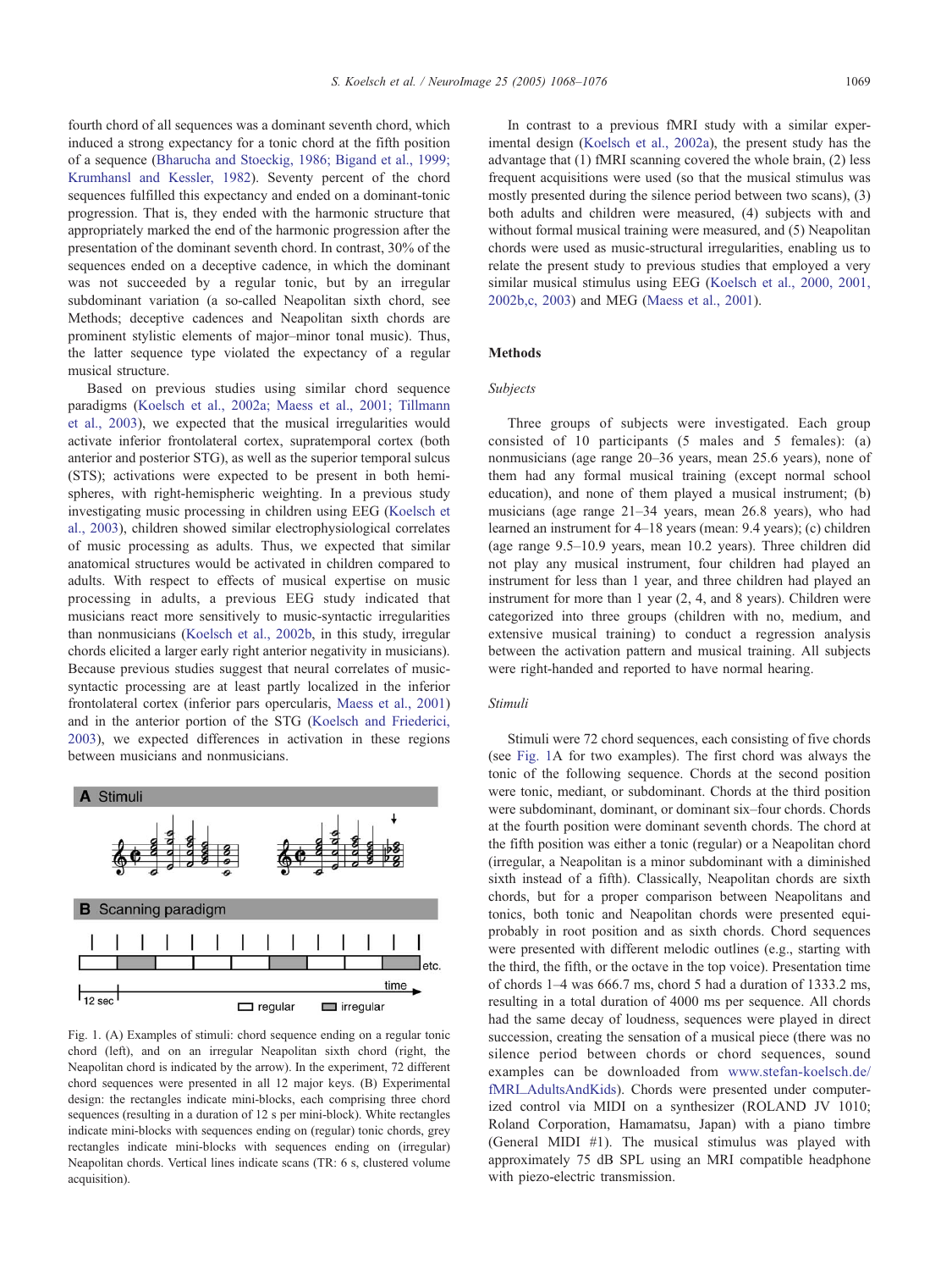#### Procedure

Each subject performed two directly succeeding runs. For each run, 32 mini-blocks were constructed, each mini-block consisted of three sequences, resulting in a total number of 96 sequences per run (each mini-block had a duration of 12 s). There were two types of mini-blocks: (a) mini-blocks consisting of sequences ending on regular (tonic) chords, and (b) mini-blocks in which sequences ended on irregular (Neapolitan) chords (see [Fig. 1B](#page-1-0) for illustration of the experimental setup). 22 mini-blocks of type a and 10 miniblocks of type b were presented in each run (that is, in each run 66 sequences ended on a tonic, and 30 sequences on a Neapolitan chord, resulting in a probability for Neapolitans of about 30%). Both types of mini-blocks were randomly intermixed in a way that 1–3 mini-blocks of type a were presented before the presentation of a mini-block of type b ([Fig. 1B](#page-1-0)). In each mini-block with Neapolitans, the tonal key was shifted one semitone upwards with the onset of the second sequence (corresponding to the tonal key of a Neapolitan). For example, in a mini-block with Neapolitans that started in C major, the second sequence, as well as the following sequences, was presented in C# major (because a Neapolitan chord sounds in C major like a C# major chord, the second sequence thus continued in the key of the Neapolitan of the first sequence). This key shift was used to prevent the musical stimulus from becoming monotonous. No key shift occurred in type b sequences. That is, type a sequences differed from type b sequences in three respects: (1) they contained Neapolitan chords, (2) they contained a change of key, and (3) they were less frequent. Note that points 1 and 2 represent music-syntactic irregularities. With respect to point 3, EEG studies indicate that an increase of the probability of irregular chords from 25% to 50% percent mainly results in a decrease of effect size (while effect patterns essentially remain the same). Because of the short duration of the experimental session (required for the children), we opted for a probability of 30%.

Subjects were asked to press a button on the last chord of each sequence: one button for the regular sequence ending (tonic chord) using the index finger, and another button for the irregular ending (Neapolitan chord) using the middle finger of the same hand. Before the functional MR experiment, samples of the two sequence types were presented to the participants until they were able to differentiate between regular and irregular sequence endings.

## Data acquisition and analysis

Functional magnetic resonance imaging (fMRI) was performed on a GE 3-T whole-body MR scanner. To minimize interferences with the MR scanner noise as well as auditory masking effects, fMRI data were acquired with an effective repetition time (TR) of 6 s using a clustered volume acquisition lasting 1.75 s (i.e., 1.75 s scanner noise were followed by 4.25 s silence). Two scans were acquired during the presentation of a mini-block ([Fig. 1B](#page-1-0)). In each of the two runs, a total of 74 scans were acquired (44 during the presentation of the 22 mini-blocks ending on tonic chords and 20 during the 10 mini-blocks with Neapolitans). Additionally, 6 scans were acquired during silence at the beginning of a run, and 4 scans were acquired during silence at the end of a run. Initiation of the first set of 24 slices was synchronized with stimulus presentation. A high resolution T1 weighted scan  $(1 \times 1 \times 1.5 \text{ mm})$  voxel size) was acquired for each subject for anatomical co-registration prior to the functional imaging experiment. FMRI data were analyzed using the SPM99 software package (Institute of Neurology,

London, UK). After realignment, co-registration, normalization, and smoothing (8 mm FWHM), condition, and subject effects were estimated using a general linear model. The effects of global differences in scan intensity were removed by scaling each scan in proportion to its global intensity. Data were convolved with the hemodynamic response function (hrf), low frequency drifts were removed using a temporal high-pass filter with a cut-off of 108 s (as suggested by the SPM algorithm). In addition, a low-pass filter (hrf) was applied. For both adult and children data, a block design analysis was used (fixed effects) to contrast the experimental condition irregular (Neapolitan chord at the end of the chord sequence) with the control condition regular (tonic chord at the end of the chord sequence).

To test for hemispheric differences in the group of adults, the original functional images were again pre-processed, normalizing the images onto a symmetrical T1 template. This symmetrical template was generated in a first step by calculating a flipped version of the SPM T1 template, and in a second step by creating a mean image of the original and the flipped template. After smoothing, two sets of functional images were created, one that was flipped and one that was unflipped, resulting in two sets of functional images. Then, contrast images were calculated (irregular vs. regular) for each subject using the flipped and unflipped images. These individual contrast images were used within a second level analysis for a paired  $t$  test to evaluate differences between the flipped and the unflipped functional images. A mask image was generated, which took only positive voxels of the contrast Neapolitan  $>$  tonic chords of the main analysis into account. By applying this mask to the results of the second-level asymmetry analysis we were able to investigate hemispheric differences of activations in this condition.

To investigate effects of musical expertise on the activation pattern in adults, a fixed effects analysis was conducted. The contrast musicians (unexpected  $\ge$  expected)  $\ge$  nonmusicians  $(unexpected > expected)$  was masked exclusively with the contrast nonmusicians (expected  $>$  unexpected) in order to evaluate which brain areas were more strongly activated in musicians compared to nonmusicians for the contrast unexpected  $>$  expected. The analogous analysis for the contrast nonmusicians (unexpected  $\geq$  $e$ xpected)  $>$  musicians (unexpected  $>$  expected) did not reveal any significant effects.

#### Results

Behaviorally, adult nonmusicians had 97.8% correct responses, adult musicians 98.9%, and children 96.9%. Differences between groups were not significant. The behavioral data indicate that all subject groups could easily differentiate regular and irregular sequence endings.

## Adults

[Fig. 2A](#page-3-0) shows the activations elicited in adults by musicsyntactically irregular (Neapolitan) chords contrasted to regular (tonic) chords (Neapolitan > tonic chords, see also [Table 1\)](#page-3-0). In both hemispheres, irregular chords activated inferior frontolateral cortex (IFLC, Brodmann areas [BA] 44, 45, extending anteriorly into BA 46), the inferior ventrolateral premotor cortex (vlPMC, BA 6), the orbital frontolateral cortex (OFLC, BA 47), the anterior insula, the anterior portion of the superior temporal gyrus, the posterior half of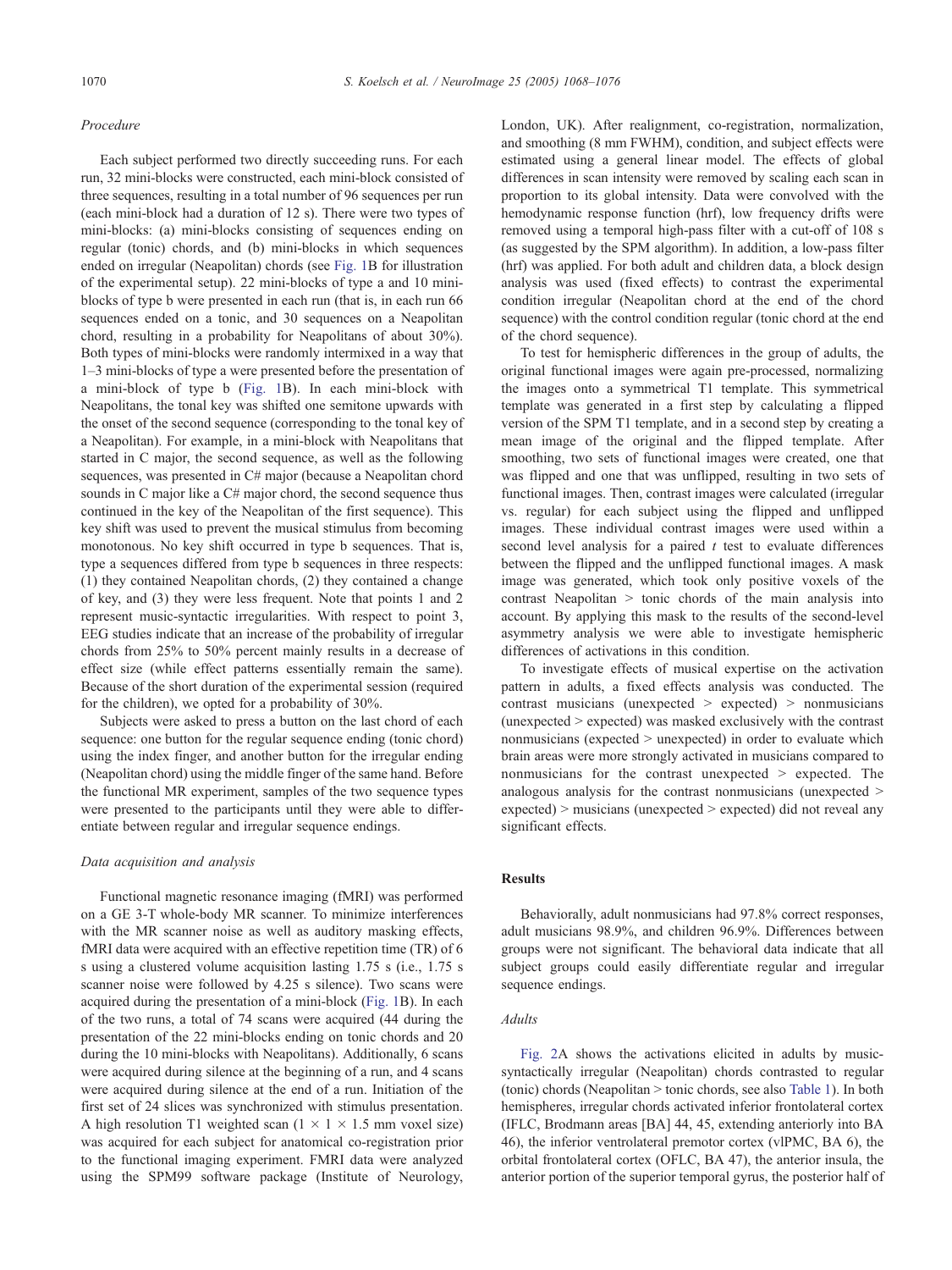<span id="page-3-0"></span>

Fig. 2. Adults. Activations of Neapolitans contrasted to tonic chords (Neapolitan  $>$  tonic chords, FDR-corrected, thresholded at  $P = 0.05$ , voxel extent: 10), for all adults ( $n = 20$ ; upper panel of A), and separately for nonmusicians ( $n = 10$ ; B), as well as musicians ( $n = 10$ ; C). The lower panel of A shows activations of Neapolitans contrasted to tonic chords, depicted on slices of an individual brain  $(v)$ - and z-coordinates correspond to standard stereotaxic space; [Talairach and Tournoux, 1988,](#page-8-0) FEWcorrection, thresholded at  $P = 0.05$ , voxel extent: 10). (D) Effects of musical training (uncorrected SPMs, thresholded at  $P = 0.005$ ), group comparison of adults (10 musicians  $> 10$  nonmusicians) for the contrast Neapolitan > tonic chords, rendered onto an individual brain (left and right). The coronal slice (middle) shows the group differences in the frontal operculum and the right anterior STG.

the superior temporal sulcus (STS, BA 22), the posterior portion of the middle and the superior temporal gyrus (BA 21/37, BA 22p), and the supramarginal gyrus (SMG). Fronto-opercular (BA 44, BA 45) as well as posterior temporal activations (STS/MTG, and STG/ BA 22p) were slightly lateralized to the right ( $P < 0.001$ , uncorrected; for details of the second-level analysis see Methods). Activations of the OFLC and the anterior insula were bilateral (see also left image of lower panel of Fig. 2A). No significant activations of the primary auditory cortex were observed (see also middle image of lower panel of Fig. 2A).

When looking at the data of nonmusicians and musicians separately (Figs. 2B and C), musicians showed slightly stronger activations in the frontal cortex (especially in the left hemisphere), in the anterior portion of the STG, in the SMG, and in posterior temporal areas. When data of musicians and nonmusicians were directly compared (contrast: Neapolitan  $>$  tonic chords for musicians > nonmusicians), FDR-corrected SPMs (thresholded at  $P \le 0.05$ ) did not reveal significant differences between the two groups, probably due to the relatively low number of subjects. However, as noted in the Introduction, the early right anterior negativity (ERAN) has been shown to be larger in (adult) musicians than nonmusicians, and the ERAN has been suggested with MEG and EEG to be generated in the IFLC (pars opercularis, BA 44), and in the anterior portion of the STG. Thus, possible activation differences between groups in these structures were tested directly (i.e., guided by our hypotheses) using uncorrected SPMs (thresholded at  $P = 0.005$ ). This test indicated that activations of irregular chords were stronger in musicians than in nonmusicians in both left and right IFLC (pars opercularis), and in the anterior portion of the right STG (Fig. 2D, see Methods for details about the group statistics).

# Children

In the right hemisphere, the activation pattern of children was very similar to that of adults ([Fig. 3A](#page-4-0), and Table 1), except that no

Table 1

Local maxima of activations elicited by music-syntactically irregular (Neapolitan) chords contrasted to regular (tonic) chords (Neapolitan  $>$ tonic chords), separately for adults and children

| Anatomical location | Adults         |      | Children      |      |
|---------------------|----------------|------|---------------|------|
| Left hemisphere     |                |      |               |      |
| <b>BA 44</b>        | $-55, 10, 7$   | 6.06 |               |      |
| <b>BA 45</b>        | $-46, 24, 10$  | 2.84 |               |      |
| <b>BA 47</b>        | $-41, 16, -6$  | 8.29 | $-43, 19, -6$ | 4.27 |
| BA 6                | $-50, 1, 23$   | 5.98 |               |      |
| <b>STS</b>          | $-52, -34, 2$  | 4.64 |               |      |
| STG/BA 22p          | $-59, -49, 15$ | 6.33 |               |      |
| Right hemisphere    |                |      |               |      |
| <b>BA</b> 44        | 52, 9, 11      | 8.44 | 53, 10, 10    | 4.72 |
| <b>BA 45</b>        | 44, 29, 12     | 7.31 | 52, 18, 7     | 5.56 |
| <b>BA 47</b>        | $47, 19, -6$   | 9.67 | 44, 19, $-6$  | 6.14 |
| BA 6                | $43, -1, 28$   | 8.24 | 44, 1, 30     | 3.40 |
| <b>STS</b>          | $50, -32, 2$   | 6.26 | $46, -30, -1$ | 4.47 |
| STG/BA 22p          | $57, -49, 13$  | 6.62 | $50, -42, 13$ | 3.89 |
| <b>SMG</b>          | $57, -49, 13$  | 8.09 |               |      |

Coordinates refer to standard stereotaxic space ([Talairach and Tournoux,](#page-8-0) 1988), z values (bold) are FDR-corrected (thresholded at  $P \le 0.05$ , voxel extent: 10). Note that 10 children and 20 adults were measured, leading to a stronger statistical power for the data of adults.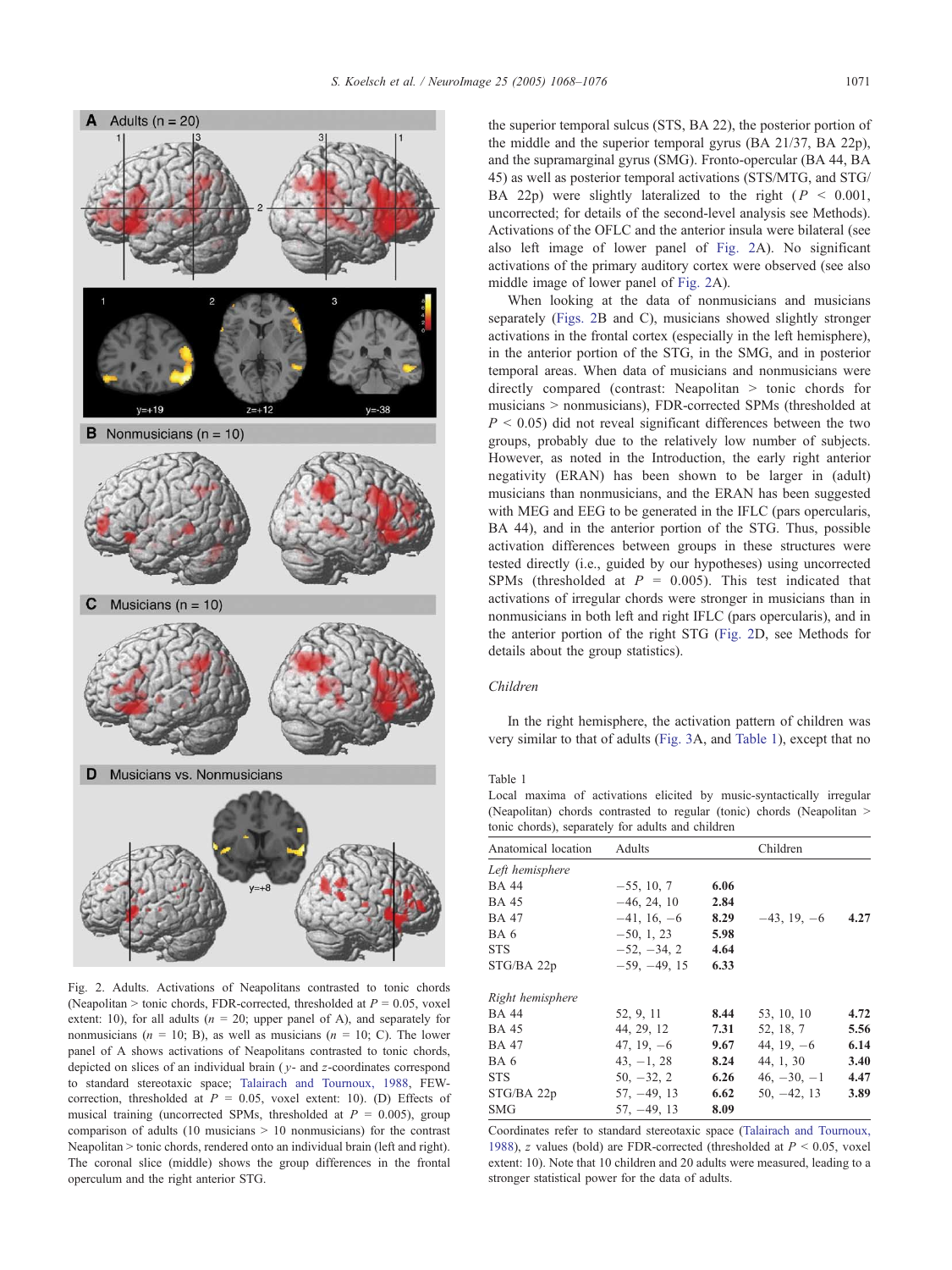<span id="page-4-0"></span>

Fig. 3. Children. (A) Activations of Neapolitans contrasted to tonic chords, rendered on the average brain of children (Neapolitan > tonic chords, FDRcorrected, thresholded at  $P = 0.05$ , voxel extent: 10). (B) Regression analysis, activations of Neapolitans (Neapolitan  $>$  tonic chords)  $\times$  degree of musical training (see Methods), rendered onto the average brain of children (uncorrected SPMs, thresholded at  $P = 0.005$ ).

SMG activation was observed. In the left hemisphere, only the OFLC and the anterior portion of the STG were significantly activated in children.

To investigate effects of musical training in children, possible activations in the IFLC and the anterior STG were tested directly (as in adults) using uncorrected SPMs thresholded at  $P = 0.005$  (regression analysis, activations of [Neapolitans > tonic chords]  $\times$  degree of musical training; see Methods). Similar to adults, musical training appeared to be correlated with increased activation in the right IFLC and the anterior portion of the right STG (Fig. 3B).

# Discussion

In all three groups (nonmusicians, musicians, and children), unexpected chords (contrasted to expected chords) elicited activations of IFLC, vlPMC, anterior and posterior temporal lobe structures, OFLC, and anterior insula. Activations of each of these structures were observed in both hemispheres, although activations of IFLC, vlPMC, and temporal lobe structures had a righthemispheric weighting.

## IFLC (BA 44) and vlPMC

Activations of these regions have been reported in some previous functional imaging studies on auditory processing using musical stimuli (e.g., [Janata et al., 2002a,b; Koelsch et](#page-7-0) al., 2002a; Maess et al., 2001; Parsons, 2001; Platel et al., 1997, 2003; Tillmann et al., 2003), linguistic stimuli (for a review, see [Friederici, 2002\)](#page-7-0), auditory oddball paradigms ([Doeller et al., 2003; Opitz et al., 2002\)](#page-7-0), pitch discrimination tasks ([Gaab et al., 2003; Gandour et al., 2000; Griffith, 2001,](#page-7-0) 2003; Zatorre et al., 1992, 1994), and serial prediction tasks

(e.g., [Schubotz and von Cramon, 2002\)](#page-8-0). On a more abstract level, IFLC (BA 44) and the vlPMC may be regarded to be involved in the analysis, recognition, and prediction of sequential auditory information ([Conway and Christiansen,](#page-7-0) 2001; Huettel et al., 2002; Schubotz and von Cramon, 2002): Fronto-opercular cortex, along with vlPMC, recognizes structural properties (rather than simple acoustic properties) of complex auditory sequences, and these areas are involved in a fast short-term prediction of upcoming events. Violations of predictions activate these areas compared to events that do not violate the prediction.

As noted in the Introduction, the first four chords of the sequences established, from a music-theoretical view, a musical structure whose most regular ending is the tonic. The presentation of a Neapolitan instead of a tonic at the fifth position of the chord sequences thus violates music-syntactic regularities. Previous studies have shown that listeners familiar with the regularities of major–minor tonal music (whether or not they received formal musical training) build up expectancies, or predictions, for musicsyntactically regular chord functions during the perception of harmonic sequences ([Bharucha and Krumhansl, 1983; Koelsch et](#page-7-0) al., 2000; Krumhansl and Kessler, 1982). Thus, it seems likely that violations of musical syntax (that are perceived as expectancy violations) activated BA 44 and vlPMC in the present study. Note that, corroboratingly, an electrophysiological correlate of musicsyntactic processing, the early right anterior negativity (ERAN, [Koelsch et al., 2000\)](#page-7-0), has been localized with MEG in BA 44 ([Maess et al., 2001\)](#page-7-0), and with EEG in BA 44 and the anterior portion of the STG ([Koelsch and Friederici, 2003\)](#page-7-0). Moreover, syntactic processing of language has also been shown to activate IFLC (particularly inferior BA 44, often along with the anterior STG; [Friederici, 2002; Kaan and Swaab, 2002\)](#page-7-0), although usually with a different hemispheric weighting (i.e., usually with left hemispheric dominance).

Taken together, it thus appears that the recognition of musical syntax, and the detection of a music-syntactic irregularity (the irregularity also representing a violation of a serial prediction) involves a network comprising the pars opercularis in the IFLC (possibly along with the anterior STG) and the vlPMC. Note that it has been suggested that there might be an immediate link between the prediction of upcoming events and a representation of corresponding motor schemas in the lateral PMC to enable an immediate mapping of perception onto action, in the present study premotor programs for articulation, or "vocal plans" ([Schubotz and von Cramon, 2002,](#page-8-0) see also [Rizzolatti et al. \(1996\)\)](#page-8-0). Such a mapping is needed, e.g., when singing along in a group, and such a mapping is presumably also involved in the learning and understanding of musical syntax.

The extent of activation of IFLC and vlPMC was larger in the present study compared to some previous studies (e.g., [Schubotz](#page-8-0) and von Cramon, 2002; Opitz et al., 2002), presumably due to the high complexity of the musical sequences used in the present study (the arrangement of sequences was based on complex regularities of major–minor tonal music).

Other areas of the frontal lobe have been implicated in the tracking of tonal keys ([Janata et al., 2002a\)](#page-7-0): Tonality-tracking areas had been located in the rostromedial PFC (that is, more medially, and more anteriorly than the IFLC). Such rostromedial prefrontal regions were not activated in the present study, possibly because no tonality tracking was required by the subjects.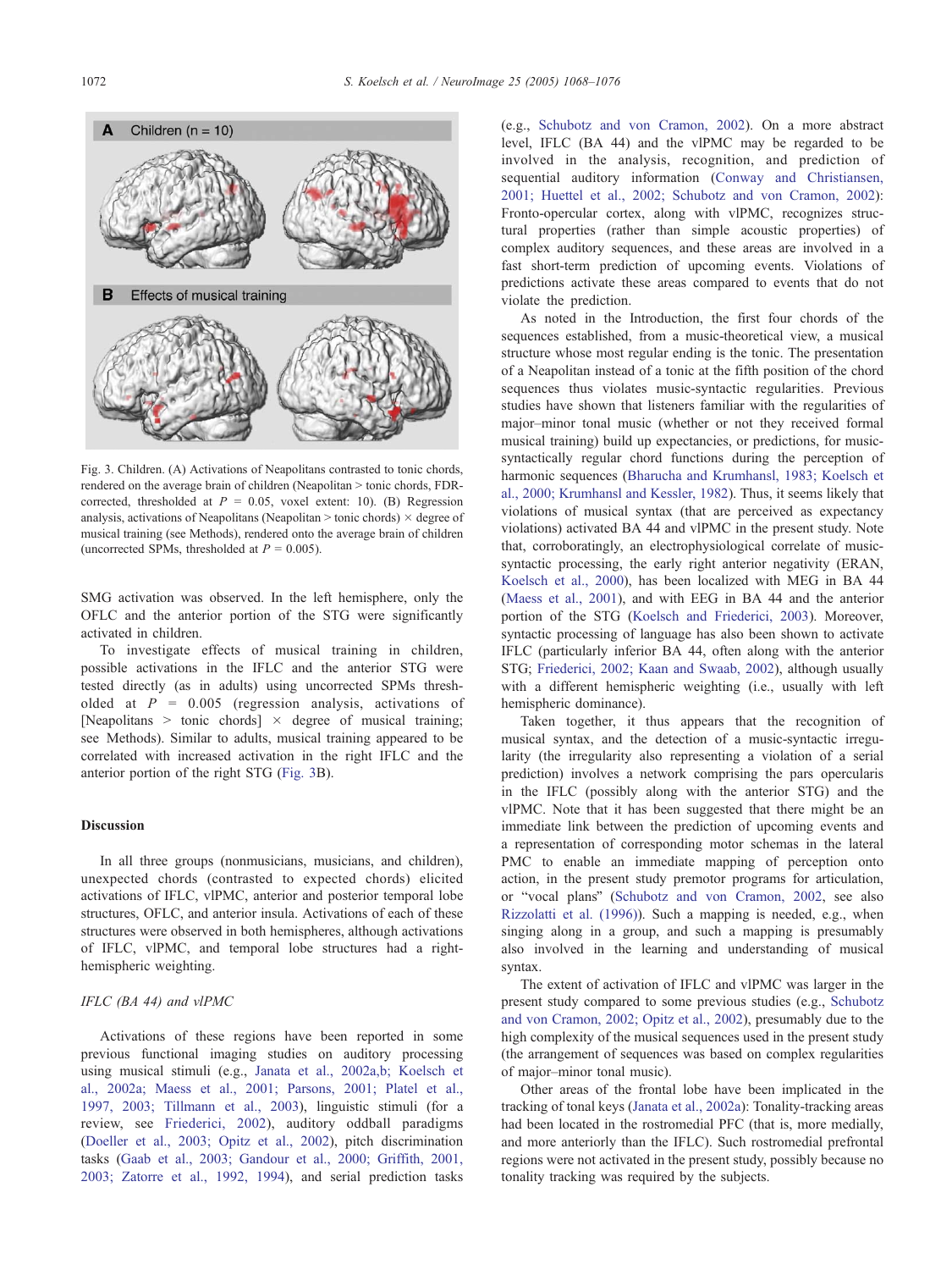#### Posterior temporal activations (STS, MTG, and STG)

The areas comprising the posterior MTG (BA 21/37) and STG (BA 22p) have been reported to be involved in the processing of lexical-semantic aspects, i.e., meaning, of language ([Baumgaertner](#page-7-0) et al., 2002; Démonet et al., 1992; Friederici, 2002; Friederici et al., 2000; Halgren et al., 2002; Helenius et al., 1998; Kuperberg et al., 2000; Ni et al., 2000; Price et al., 1997). Although there is still no clear consensus of how musical semantics might be defined, a recent EEG study indicates involvement of BA 21/37 in the semantic processing of words when a word is semantically unrelated to musical information ([Koelsch et al., 2004\)](#page-7-0). Musicpsychologically, the interplay of formal structures in creating patterns of tension and resolution (e.g., the presentation of a Neapolitan instead of a tonic) has been regarded as an important aspect of musical meaning ([Meyer, 1956,](#page-7-0) see also [Krumhansl](#page-7-0) (1997)). Note (a) that Neapolitan chords belonged, within the contextual (and hence meaningful) harmonic environment, to a different semantic category compared to the tonic chords, and (b) that Neapolitans have a musical meaning which is utilized by composers as a means of expression. It is thus possible that the irregular chords activated cortical structures that are involved in the processing of meaning information (with right-hemispheric weighting, in contrast to studies using linguistic stimuli). A similar activation (comprising BA 21/37 and BA 22p) was observed in a study from [Satoh et al. \(2001\).](#page-8-0) In that study, a condition in which subjects listened more globally to musical pieces under the instruction to detect minor chords was compared with a condition in which subjects performed a selective attention task on the same musical stimulus (subjects were asked to follow the alto-voice of the music). It is possible that the activation of the mentioned areas was a result of the semantic processing of the music during a more global listening to the musical pieces.

The regions along the banks of the STS have been suggested to be involved in pre-lexical processing ([Mummery et al., 1999\)](#page-7-0) and in the perception of acoustic-phonological features of speech ([Binder](#page-7-0) et al., 1994; Pöppel, 1996). It is possible that, analogously, these regions have been activated during the acoustic analysis of the interval structure of the Neapolitan chords; this issue remains to be specified.

#### BA 45 and supramarginal gyrus (SMG)

Because of the involvement of BA 45 and SMG, it appears that the processing of the irregular chord functions also activated working memory functions (enabling to relate the irregular chord functions to the subsequent musical context). BA 45 and regions within the inferior frontal sulcus (IFS) have been implicated in working memory for both musical (pitch) and linguistic information ([Friederici, 2002; Janata et al., 2002b; Zatorre et al., 1994\)](#page-7-0). Likewise, the SMG has been shown to be involved in short-term memory processes for musical (pitch) information ([Celsis et al.,](#page-7-0) 1999; Gaab et al., 2003; Janata et al., 2002b), as well as in shortterm auditory–verbal memory processes and phonological store ([Caplan et al., 1995; Clarke et al., 2000; Paulesu et al., 1993;](#page-7-0) Salmon et al., 1996; Vallar et al., 1997).

## Orbital frontolateral cortex

The OFLC has been implicated in the evaluation of the emotional significance of a sensory stimulus ([Mega et al., 1997\)](#page-7-0). The Neapolitan chords sound odd to listeners familiar with major– minor tonal regularities and violate the sensory expectancies of listeners ([Koelsch et al., 2000\)](#page-7-0). The violation of musical expectancies has been regarded as an important aspect of generating emotions when listening to music ([Krumhansl, 1997; Meyer, 1956\)](#page-7-0). Moreover, the perception of irregular chord functions has been shown to lead to an increase of perceived tension ([Bigand et al.,](#page-7-0) 1996), and the perception of tension has been linked to emotional experience during music listening ([Krumhansl, 1997\)](#page-7-0). The assumption that unexpected chords may generate emotional responses is supported by a recent study in which Neapolitan chords occurring in Bach-chorales led to changes in electrodermal activity ([Steinbeis et al., submitted for publication\)](#page-8-0). With this respect, it is possible that the activation of OFLC reflects emotional processes during the perception of the Neapolitan chords. It is likely that the activation of OFLC is related to the activation of the anterior insula (the insula is involved in the organization of reactions of the autonomous nervous system when stimuli with emotional valence are processed; [Augustine, 1996\)](#page-6-0). Note that activations of OFLC and anterior insula (which appear to reflect rather emotive aspects of music processing) were not lateralized in contrast to frontoopercular and posterior temporal activations (which appear to reflect rather cognitive aspects of music processing, see also below; for another music study reporting activation of OFLC, see [Levitin](#page-7-0) and Menon, 2003).

## Effects of musical training

When tested directly, both left and right IFLC (pars opercularis), and the anterior portion of the right STG, were activated more strongly in musicians than in nonmusicians, in both adults and children. The greater activation of these areas in musicians appears to reflect a stronger involvement of neural resources engaged in music-syntactic processing: Previous studies indicate (a) that neurophysiological correlates of music-syntactic processing are localized in these areas ([Koelsch and Friederici, 2003; Maess et](#page-7-0) al., 2001, see also above), and (b) that music-syntactic irregularities activate these neurophysiological correlates more strongly in musicians than in nonmusicians ([Koelsch et al., 2002b\)](#page-7-0). This difference in activation between musicians and nonmusicians reflects that musicians have a more specific representation of musical regularities and thus presumably react more sensitively to the violation of these regularities. The data of children suggest that this difference between musicians and nonmusicians can be observed already at the age of 10 years (probably even earlier).

#### fMRI data of children

In the right hemisphere, the activation pattern of children was very similar compared to the pattern of adults, except that no activation of the SMG (and probably less activation of BA 45/46) was found in children. In contrast to adult musicians, no left hemisphere activations were observed in BA 44, BA 45/46, vlPMC, and the SMG. In contrast to adult nonmusicians, less activations of prefrontal areas (BA 45/46) and SMG were found in the left hemisphere.

That is, activations of SMG and BA 45 were strongest in adult musicians and weakest in children (especially in the left hemisphere). Because working memory-related activations of the SMG have recently been shown to correlate with performance competence in a pitch discrimination task ([Gaab et al., 2003\)](#page-7-0), the present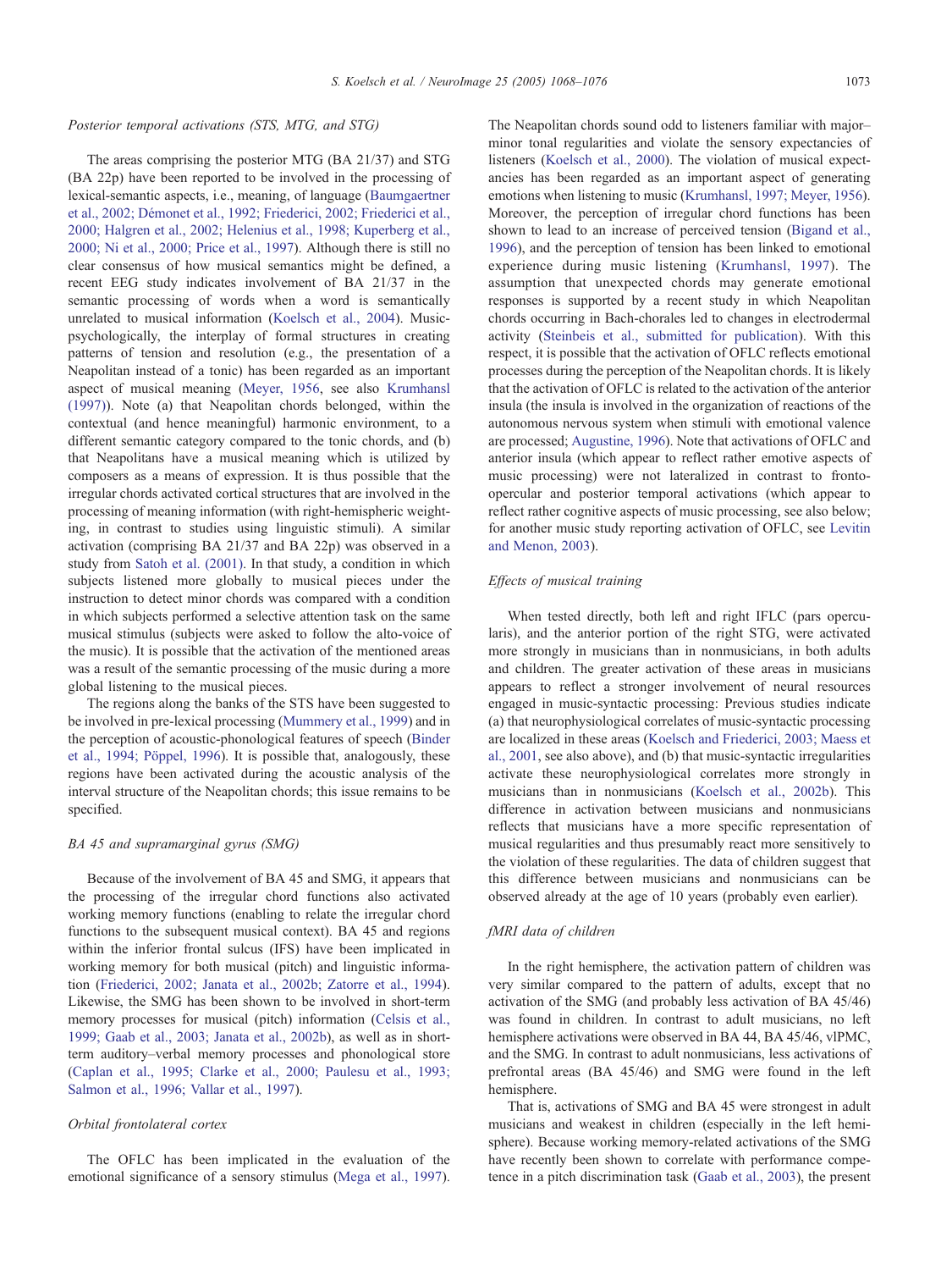<span id="page-6-0"></span>data suggest that the musical experience of subjects led to a stronger engagement of working memory-based pitch processing while performing the task (despite the similar behavioral performance; [Gaab et al., 2003\)](#page-7-0). That is, it appears that adult musicians relied most, and children least, on working memory-based pitch processing while differentiating regular and irregular chords.

# Neapolitan chords and primary auditory analysis

No significant activations of primary or peri-primary auditory areas (BA 41, roughly corresponding to Heschl's gyrus, and BA 42) have been observed in response to the Neapolitans, neither in adults, nor in children, reflecting that the psychoacoustical difference between tonic and Neapolitan chords was minor and did, thus, not play a major role for processes of primary auditory analysis. That is, the present results render it unlikely that a possible processing of the "sensory dissonance" of Neapolitans (electrically presumably reflected in the N1; Näätänen, 1992), or auditory sensory memory operations activated by the out-of-key notes of the Neapolitans (electrically reflected in the mismatch negativity, MMN, e.g., Näätänen, 1992) were considerably involved in the processing of Neapolitans. Instead, results reveal that the pattern activated by the Neapolitan chords considerably differs from the activation pattern of the (physical) MMN: physical irregularity detection mainly activates primary (and adjacent) auditory cortex, with additional (but smaller) contributions from frontal cortical areas (Alho et al., 1996; Giard et al., 1990; Opitz et al., 2002). These differences between the activation patterns indicate that the experimental stimuli used in the present study activated musicspecific processing rather than only processes of primary auditory analysis. With this respect, the present results also corroborate the assumption that the early electrical effect elicited by Neapolitan chords (the ERAN) reflects processing of musical structure, rather than auditory sensory memory operations, or other basic processes of auditory analysis such as the processing of sensory dissonance. Future studies could further clarify the role of the frontal cortex in processing music-syntactic irregularities on the one hand, and sensory oddballs on the other, by directly comparing activations elicited by both deviance types.

In contrast to the present study, primary (and adjacent) auditory cortices were activated in our previous study using a similar chord sequence paradigm ([Koelsch et al., 2002a\)](#page-7-0), even in a condition in which unexpected deviant chords did not represent a physical deviance (tonal modulations). We assume that this difference between studies is due to the use of less frequent acquisitions in the present study (that allowed to present the musical stimulus mainly during silence): because of the continuous scanning in the previous study (which made the acoustic analysis of the stimuli more difficult), subjects had to focus their attention strongly to the stimulus when unexpected events occurred (to press the correct button). This strong focussing on the stimulus in the previous study presumably led to a strong activation of the auditory cortices following the presentation of deviant events (Jäncke et al., 1999).

## Conclusions

In summary, irregular chord functions activated cerebral structures with patterns that were similar for adult nonmusicians and 10-year-olds. We suggest that the activated structures can be assigned to four different cortical networks: (a) a network comprising IFLC (along with the anterior STG) and vlPMC involved in the processing of musical structure, (b) a network comprising posterior temporal areas (BA 21, BA 22p, and BA 37) involved in the processing of musical meaning, (c) a network comprising SMG and pre-frontal cortex (BA 45) related to working memory, and (d) a network comprising OFLC (BA 47), and anterior insula, possibly involved in emotional aspects of music processing. Future experiments could be directed at dissociations between these different networks, and at further clarifying the functional significance of the mentioned structures for the processing of auditory information.

Differences between participants with and without musical training in the IFLC and the anterior STG presumably reflect competence differences in music-syntactic processing. Moreover, differences between groups in the SMG and BA 45 suggest that musicians relied most, and children least, on working memorybased pitch processing.

The activation pattern elicited by the music-syntactically irregular chords clearly differs from the activation pattern elicited by acoustic events that physically deviate from standard events in an auditory oddball paradigm: physically deviant events are detected mainly based on operations of the auditory sensory memory (Näätänen, 1992; Schröger, 1998) and activate auditory areas to a greater extent than fronto-opercular areas (Alho et al., 1996; Opitz et al., 2002; see also [Tervaniemi et al., 2000\)](#page-8-0). This suggests that music-syntactic irregularity detection relies on different cognitive modules (located in at least partly different cerebral structures) than those underlying physical irregularity detection. Instead, the activation pattern observed in the present study is rather reminiscent to activations observed in language experiments, particularly those investigating syntax processing ([Friederici, 2002\)](#page-7-0), suggesting that the processing of musical and linguistic information relies on strongly overlapping neural resources (see also [Patel, 2003\)](#page-8-0).

Notably, activations were observed in both adults and children with no formal musical training, in line with findings indicating that humans have a general ability to effortlessly acquire complex musical knowledge, and to process musical information fast and accurately according to this knowledge (the implicit knowledge about musical regularities is presumably acquired during listening experiences in everyday life; [Tillmann et al., 2000\)](#page-8-0). This ability underlines the inherent interest of the human brain in music and thus stresses the biological relevance of music.

#### Acknowledgments

This study was supported by a grant from the International Foundation for Music Research (IFMR) and in part by grants from the National Science Foundation (BCS-0132508), the German Academic Exchange Service (DAAD), the Dana Foundation, and the Doris Duke Charitable Foundation Clinical Scientist Development Award.

## References

- Alho, K., Tervaniemi, M., Huotilainen, M., Lavikainen, J., Tiitinen, H., et al., 1996. Processing of complex sounds in the human auditory cortex as revealed by magnetic brain responses. Psychophysiology 33,  $369 - 375$ .
- Augustine, J.R., 1996. Circuitry and functional aspects of the insular lobe in primates including humans. Brain Res. Rev. 22, 229 – 244.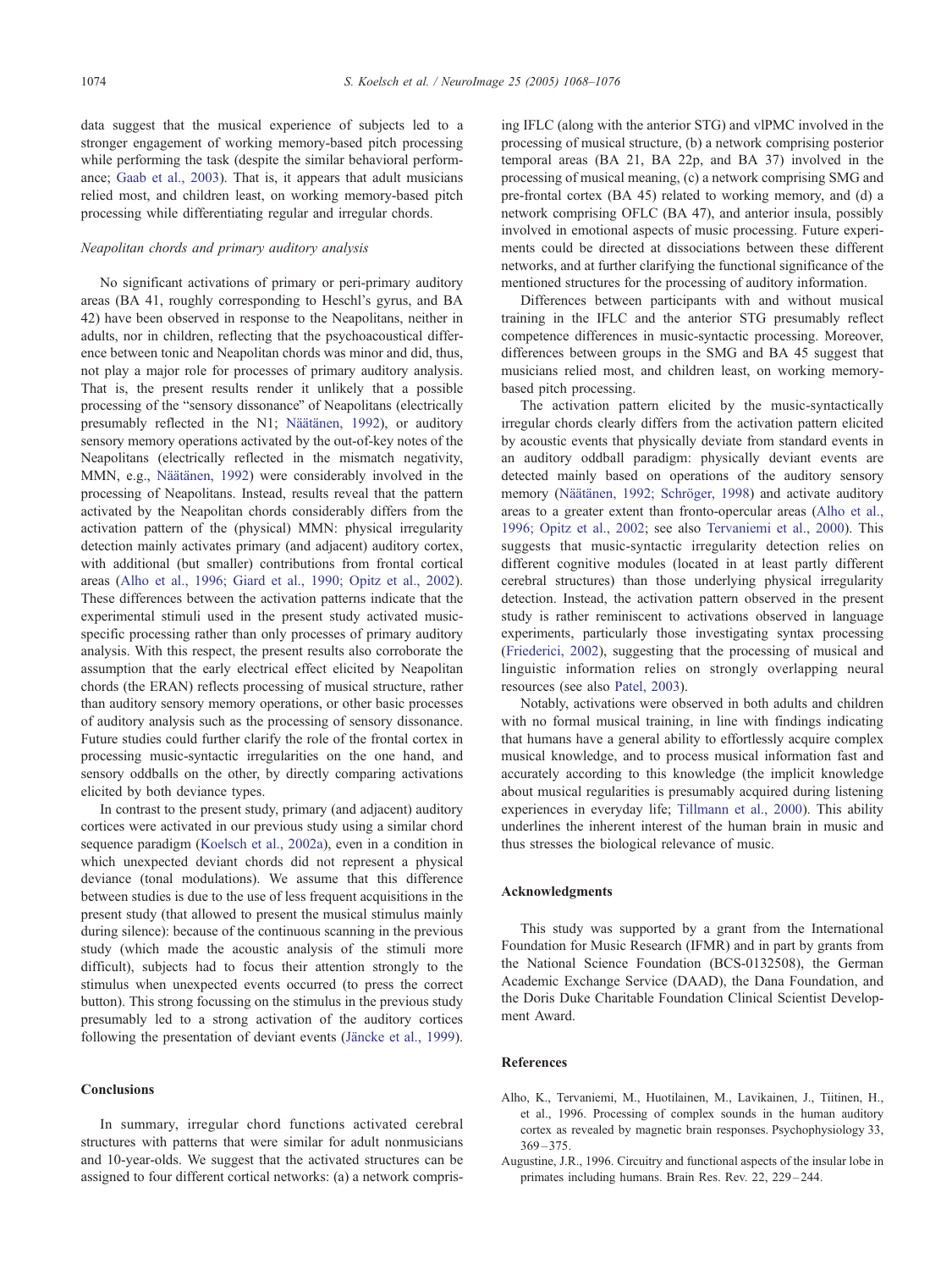- <span id="page-7-0"></span>Baumgaertner, A., Weiller, C., Büchel, C., 2002. Even-related fMRI reveals cortical sites involved in contextual sentence integration. NeuroImage 16, 736 – 745.
- Bharucha, J., Krumhansl, C., 1983. The representation of harmonic structure in music: hierarchies of stability as a function of context. Cognition  $13, 63 - 102$ .
- Bharucha, J., Stoeckig, K., 1986. Reaction time and musical expectancy: priming of chords. J. Exp. Psychol.: Hum. Percept. Perform. 12,  $403 - 410$
- Bigand, E., Parncutt, R., Lerdahl, J., 1996. Perception of musical tension in short chord sequences: the influence of harmonic function, sensory dissonance, horizontal motion, and musical training. Percept. Psyhcophys. 58, 125 – 141.
- Bigand, E., Madurell, F., Tillmann, B., Pineau, M., 1999. Effect of global structure and temporal organization on chord processing. J. Exp. Psychol.: Hum. Percept. Perform. 25, 184 – 197.
- Binder, J., Rao, S., Hammeke, T., Yetkin, F., Jesmanowicz, A., et al., 1994. Functional magnetic-resonance-imaging of human auditory-cortex. Ann. Neurol. 35, 662 – 672.
- Caplan, D., Gow, D., Makris, N., 1995. Analysis of lesions by MRI in stroke patients with acoustic–phonetic processing deficits. Neurology 45, 293 – 298.
- Celsis, P., Boulanouar, K., Doyon, B., Ranjeva, J., Berry, I., et al., 1999. Differential fMRI responses in the left posterior superior temporal gyrus and left supramarginal gyrus to habituation and change detection in syllables and tones. NeuroImage 9, 135-144.
- Clarke, S., Bellmann, A., Meuli, R., Assal, G., Steck, A., 2000. Auditory agnosia and auditory spatial deficits following left hemispheric lesions: evidence for distinct processing pathways. Neuropsychologie 38, 797 – 807.
- Conway, C., Christiansen, M., 2001. Sequential learning in non-human primates. Trends Cogn. Sci. 5, 539 – 546.
- Démonet, J., Chollet, F., Râmsay, S., Cardebat, D., Nespoulous, J., et al., 1992. The anatomy of phonological and semantic processing in normal subjects. Brain 115, 1753 – 1768.
- Doeller, C.F., Opitz, B., Mecklinger, A., Krick, C., Reith, W., Schröger, E., 2003. Prefrontal cortex involvement in preattentive auditory deviance detection: neuroimaging and electrophysiological evidence. Neuro-Image 20 (2), 1270-1282.
- Friederici, A.D., 2002. Towards a neural basis of auditory sentence processing. Trends Cogn. Sci. 6, 78 – 84.
- Friederici, A.D., Opitz, B., von Cramon, D.Y., 2000. Segregating semantic and syntactic aspects of processing in the human brain: an fMRI investigation of different word types. Cereb. Cortex 10, 698-705.
- Gaab, N., Gaser, C., Zaehle, T., Jancke, L., Schlaug, G., 2003. Functional anatomy of pitch memory-an fMRI study with sparse temporal sampling. NeuroImage 19, 1417-1426.
- Gandour, J., Wong, D., Hsieh, L., Weinzapfel, B., Van Lancker, D., et al., 2000. A crosslinguistic PET study of tone perception. J. Cogn. Neurosci. 12, 207 – 222.
- Giard, M., Perrin, F., Pernier, J., 1990. Brain generators implicated in processing of auditory stimulus deviance. A topographic ERP study. Psychophysiology 27, 627-640.
- Griffith, T., 2001. The neural processing of complex sounds. Ann. N. Y. Acad. Sci. 930, 211-231.
- Griffith, T., 2003. Functional imaging of pitch analysis. Ann. N. Y. Acad. Sci. 999, 40-49.
- Halgren, E., Dhond, R.P., Christensen, N., Van Petten, C., Marinkovic, K., et al., 2002. N400-like magnetoencephalography responses modulated by semantic context, word frequency, and lexical class in sentences. NeuroImage 17, 1101-1116.
- Helenius, P., Salmelin, R., Service, E., Connolly, J.F., 1998. Distinct time courses of word and context comprehension in the left temporal cortex. Brain 121, 1133 – 1142.
- Huettel, S., Mack, P., McCarthy, G., 2002. Perceiving patterns in random series: dynamic processing of sequence in prefrontal cortex. Nat. Neurosci. 5, 485 – 490.
- Janata, P., Birk, J., Van Horn, D., Leman, M., Tillmann, B., et al., 2002a. The cortical topography of tonal structures underlying Western music. Science 298, 2167-2170.
- Janata, P., Tillmann, B., Bharucha, J., 2002b. Listening to polyphonic music recruits domain-general attention and working memory circuits. Cognitive Affect. Behav. Neurosci. 2, 121 – 140.
- Jäncke, L., Mirzazade, S., Shah, N., 1999. Attention modulates activity in the primary and the secondary auditory cortex: a functional magnetic resonance imaging study in human subjects. Neurosci. Lett.  $266$ ,  $125 - 128$ .
- Kaan, E., Swaab, T., 2002. The brain circuitry of syntactic comprehension. Trends Cogn. Sci. 6, 350 – 356.
- Koelsch, S., Friederici, A.D., 2003. Towards the neural basis of processing structure in music: comparative results of different neurophysiological investigation methods (EEG, MEG, fMRI). Ann. N. Y. Acad. Sci. 999,  $15 - 27$ .
- Koelsch, S., Gunter, T.C., Friederici, A.D., Schröger, E., 2000. Brain indices of music processing: 'non-musicians' are musical. J. Cogn. Neurosci. 12, 520 – 541.
- Koelsch, S., Gunter, T.C., Schröger, E., Tervaniemi, M., Sammler, D., et al., 2001. Differentiating ERAN and MMN: an ERP-study. NeuroReport 12, 1385 – 1389.
- Koelsch, S., Gunter, T.C., von Cramon, D.Y., Zysset, S., Lohmann, G., et al., 2002a. Bach speaks: a cortical 'language-network' serves the processing of music. NeuroImage 17, 956 – 966.
- Koelsch, S., Schmidt, B.H., Kansok, J., 2002b. Influences of musical expertise on the ERAN: an ERP-study. Psychophysiology 39, 657 – 663.
- Koelsch, S., Schröger, E., Gunter, T.C., 2002c. Music matters: preattentive musicality of the human brain. Psychophysiology 39, 1-11.
- Koelsch, S., Grossmann, T., Gunter, T.C., Hahne, A., Friederici, A.D., 2003. Children processing music: electric brain responses reveal musical competence and gender differences. J. Cogn. Neurosci. 15,  $683 - 693$ .
- Koelsch, S., Kasper, E., Sammler, D., Schulze, K., Gunter, T.C., et al., 2004. Music, language, and meaning: brain signatures of semantic processing. Nat. Neurosci. 7, 302 – 307.
- Krumhansl, C.L., 1997. An exploratory study of musical emotions and psychophysiology. Can. J. Exp. Psychol. 51, 336 – 352.
- Krumhansl, C.L., Kessler, E., 1982. Tracing the dynamic changes in perceived tonal organization in a spatial representation of musical keys. Psychol. Rev. 89, 334 – 368.
- Kuperberg, G., McGuire, P., Bullmore, E., Brammer, M., Rabe-Hesketh, S., et al., 2000. Common and distinct neural substrates for pragmatic, semantic and syntactic processing of spoken sentences: an fMRI study. J. Cogn. Neurosci. 12, 321 – 341.
- Levitin, D., Menon, V., 2003. Musical structure is processed in "language" areas of the brain: a possible role for Brodmann area 47 in temporal coherence. NeuroImage 20, 2142 – 2152.
- Maess, B., Koelsch, S., Gunter, T.C., Friederici, A.D., 2001. 'Musical Syntax' is processed in the area of Broca: an MEG-study. Nat. Neurosci. 4, 540-545.
- Mega, M., Cummings, J., Salloway, S., Malloy, P., 1997. The limbic system: an anatomic, phylogenetic, and clinical perspective. In: Salloway, S., Malloy, P., Cummings, J. (Eds.), The Neuropsychiatry of Limbic and Subcortical Disorders. American Psychiatric Press, Washington, DC, pp. 3-18.
- Meyer, L.B., 1956. Emotion and Meaning in Music. University of Chicago Press, Chicago.
- Mummery, C., Ashburner, J., Scott, S., Wise, R.J., 1999. Functional neuroimaging of speech perception in six normal and two aphasic subjects. J. Acoust. Soc. Am. 106, 449 – 457.
- Näätänen, R., 1992. Attention and Brain Function. Erlbaum, Hillsdale, NJ.
- Ni, W., Constable, R., Mencl, W., Pugh, K., Fulbright, R., et al., 2000. An even-related neuroimaging study distinguishing form and content in sentence processing. J. Cogn. Neurosci. 12, 120-133.
- Opitz, B., Rinne, T., Mecklinger, A., von Cramon, D.Y., Schröger, E., 2002. Differential contribution of frontal and temporal cortices to